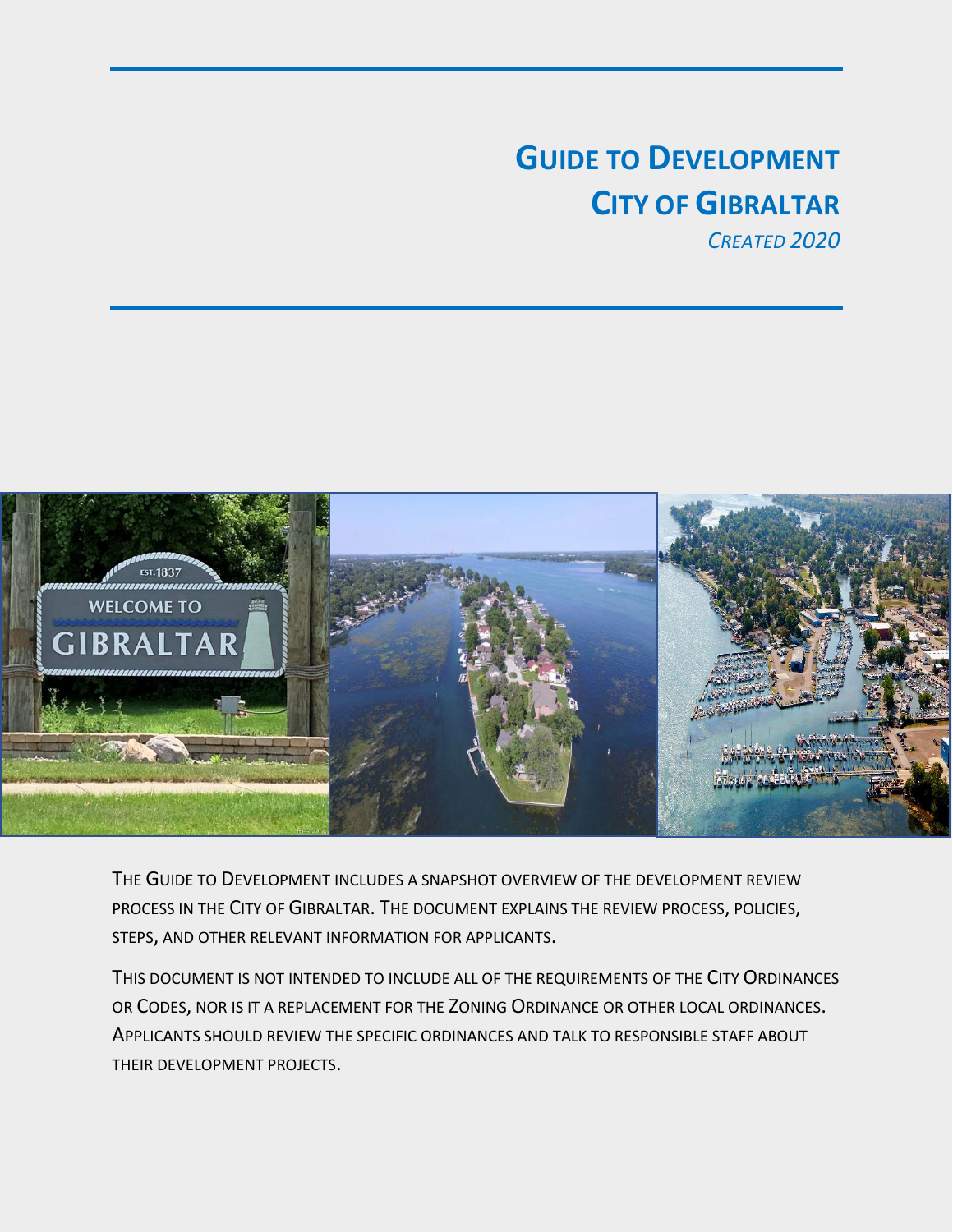# TABLE OF CONTENTS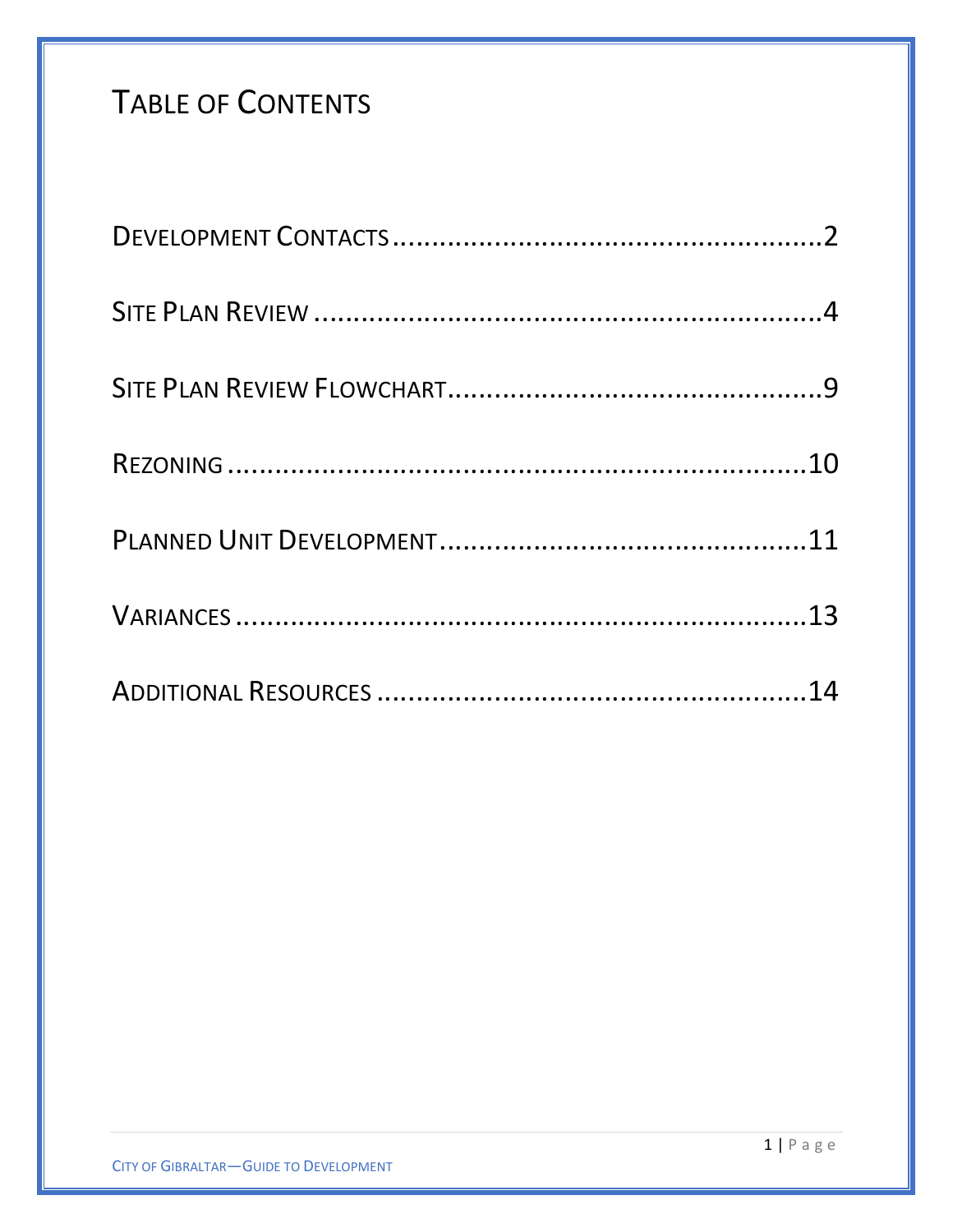## <span id="page-2-0"></span>DEVELOPMENT CONTACTS

| <b>Department</b>     | <b>Contact</b>       | <b>Title</b>             | <b>E-mail Address</b>        |
|-----------------------|----------------------|--------------------------|------------------------------|
| <b>Planning</b>       | <b>Arthur Mullen</b> | Planning<br>Consultant   | amullen@wadetrim.com         |
| <b>Administration</b> | Tim McLean           | City Administrator       | tmclean@cityofgibraltar.net  |
| <b>Clerk</b>          | Cindy Lehr           | <b>City Clerk</b>        | clehr@cityofgibraltar.net    |
| <b>Building</b>       | Virgil Maiani        | <b>Building Official</b> | vmaiani@trenton-mi.com       |
| <b>Engineering</b>    | Souheil Sabak        | City Engineer            | ssabak@charlesraines.com     |
| <b>Public Safety</b>  | Matt Lawyer          | Police Chief             | mlawyer@cityofgibraltar.net  |
| <b>Fire</b>           | Rodney Branham       | Fire Chief               | rbranham@cityofgibraltar.net |

The City of Gibraltar does not have dedicated staff for the services of Building, Planning, and Engineering. Planning services are handled by planning consultants from Wade Trim. Engineering services are handled by consultants from C.E. Raines Co. Gibraltar contracts with the City of Trenton for Building Department services.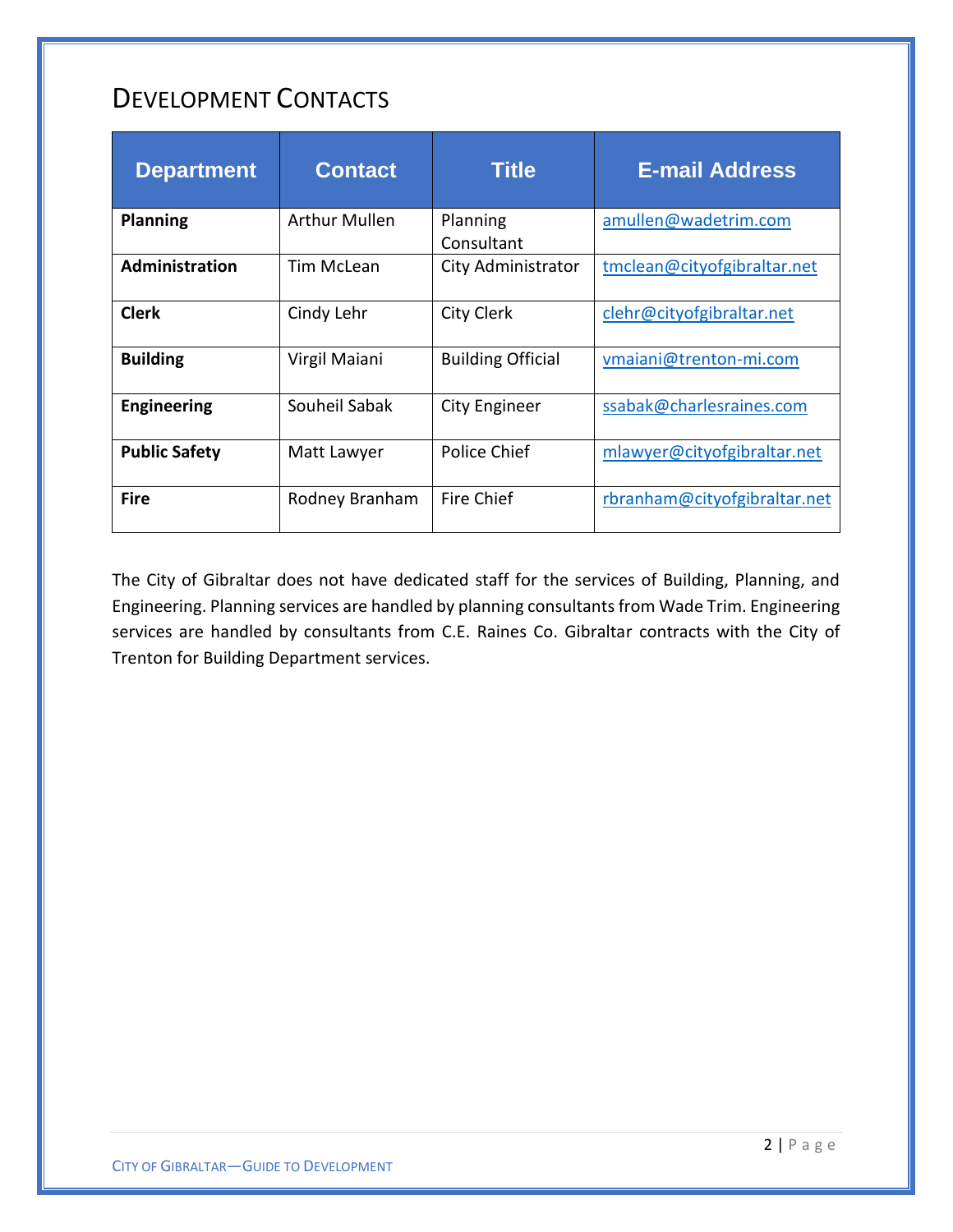# TABLE OF APPROVAL AUTHORITIES

|                                                                | <b>Planning Commission</b><br><b>Recommendation</b> | <b>Planning Commission</b><br><b>Approval</b> | <b>City Council</b><br><b>Approval</b> | <b>Zoning Board</b><br>of Appeals |
|----------------------------------------------------------------|-----------------------------------------------------|-----------------------------------------------|----------------------------------------|-----------------------------------|
| <b>Rezoning &amp;</b><br><b>Conditional</b><br><b>Rezoning</b> | X                                                   |                                               | X                                      |                                   |
| <b>Planned Unit</b><br><b>Development</b>                      | X                                                   |                                               | X                                      |                                   |
| <b>Special Land</b><br><b>Use</b>                              | X                                                   |                                               |                                        |                                   |
| <b>Site Plan</b>                                               |                                                     | X                                             |                                        |                                   |
| Variance                                                       |                                                     |                                               |                                        | Χ                                 |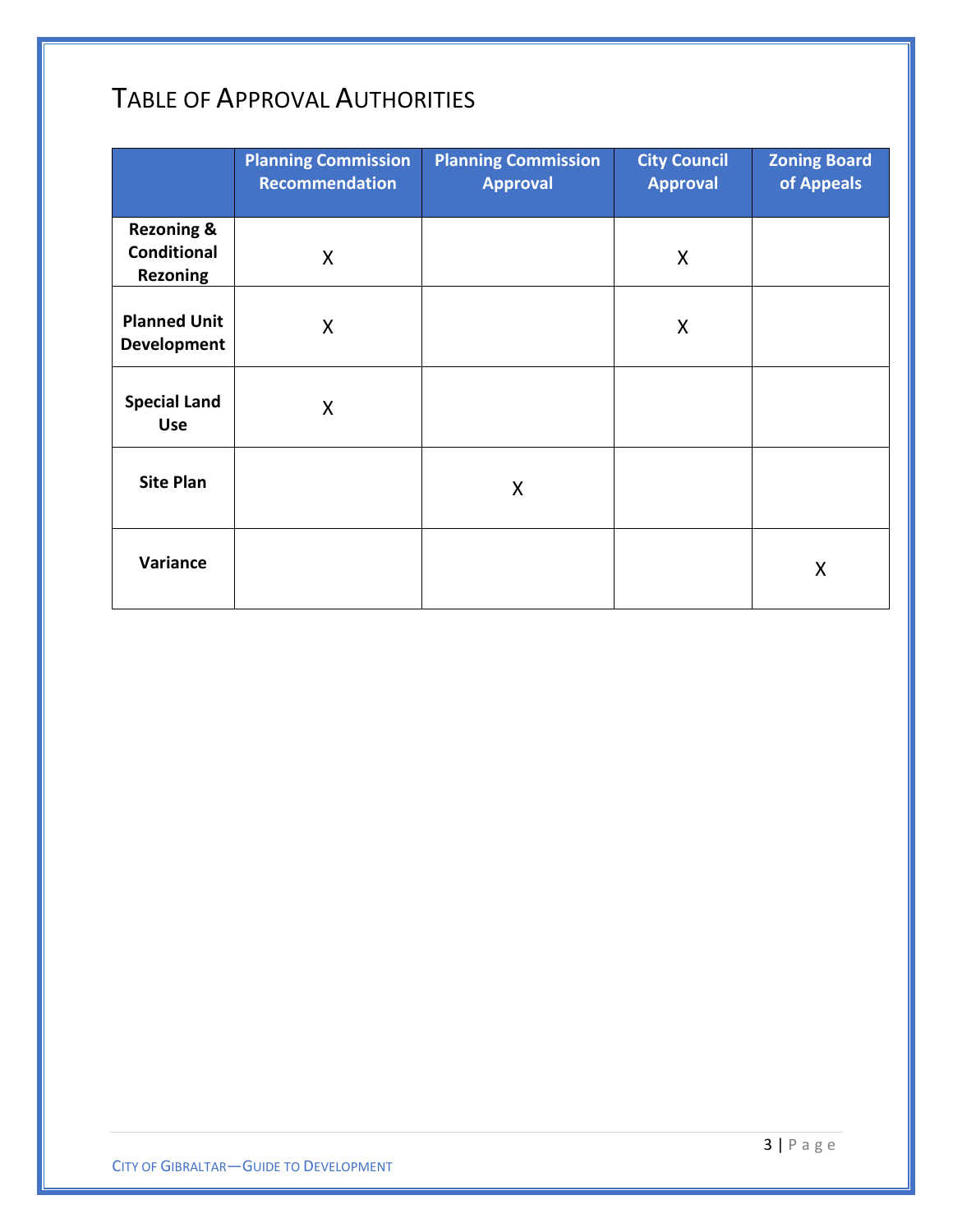### <span id="page-4-0"></span>SITE PLAN REVIEW

#### **SITE PLAN REVIEW PROCESS**

Single and Two-Family Residential developments can be approved administratively through the Trenton Building Department. Commercial, Industrial, and Multiple-Family Residential developments must go through the site plan approval process with the Gibraltar Planning Commission.

#### **CONCEPT MEETING**

While not required, it is **strongly recommended** that an applicant first schedule a concept meeting with the City Administrator. The concept meeting is intended to determine if a proposed development is permitted in a given zoning district. Additionally, this meeting can clarify if a proposed development can meet terms and conditions of the zoning ordinance. There is no cost to hold a concept meeting with the City Administrator.

#### **PRE-APPLICATION MEETING**

Prior to submitting an application for site plan review, the applicant will be required to hold a preapplication meeting with the City Planning Consultant and the City Administrator. An applicant would be charged an hourly fee to meet with the City Planning Consultant.

The purpose of the pre-application meeting is to determine is a site plan meets the minimum level of information that is required before it can be placed on the next Planning Commission Agenda.

#### **APPLICATION FOR SITE PLAN REVIEW**

**THE FOLLOWING INFORMATION IS REQUIRED FOR ALL SITE PLANS FOR NEW CONSTRUCTION**: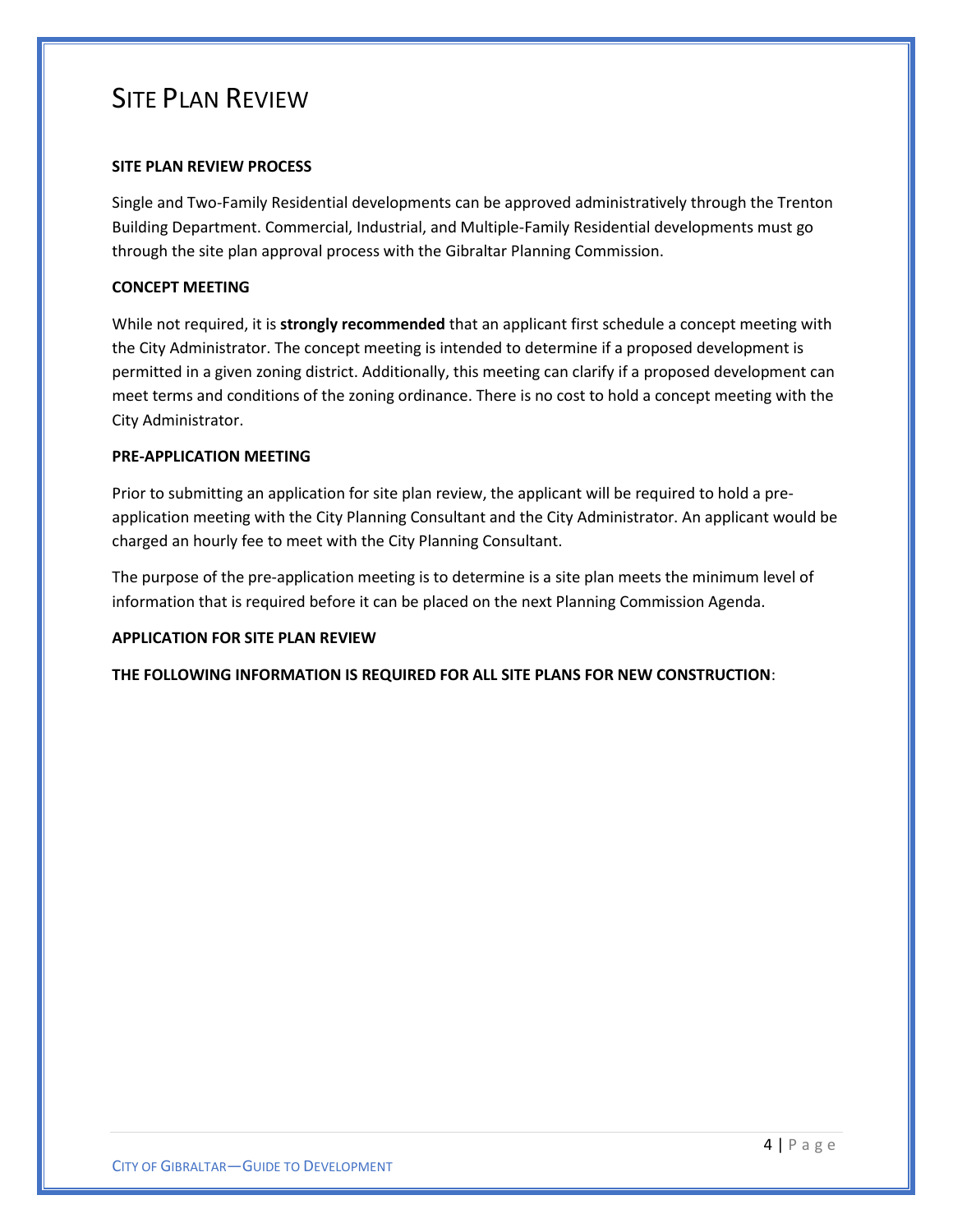| <b>SITE PLAN REVIEW CHECKLIST</b><br><b>NEW CONSTRUCTION</b>                                                                                                                                                                                                                            | <b>Submitted</b> | <b>Not</b><br><b>Required</b> |
|-----------------------------------------------------------------------------------------------------------------------------------------------------------------------------------------------------------------------------------------------------------------------------------------|------------------|-------------------------------|
| A. APPLICATION FORM:                                                                                                                                                                                                                                                                    |                  |                               |
| Name, address, and phone number of the applicant and property<br>owner.                                                                                                                                                                                                                 |                  |                               |
| Address and common description of property and complete legal<br>description.                                                                                                                                                                                                           |                  |                               |
| Dimensions of land and total square footage.                                                                                                                                                                                                                                            |                  |                               |
| Zoning on site and all adjacent properties.                                                                                                                                                                                                                                             |                  |                               |
| Description of proposed project or use, type of structures, and name<br>of proposed development if applicable.                                                                                                                                                                          |                  |                               |
| Name and address of architect or engineer who prepared the site<br>plan.                                                                                                                                                                                                                |                  |                               |
| Proof of property ownership.                                                                                                                                                                                                                                                            |                  |                               |
| <b>B. SITE PLAN DESCRIPTIVE &amp; IDENTIFICATION DATA</b>                                                                                                                                                                                                                               |                  |                               |
| Site plans shall consist of an overall plan for the entire development,<br>drawn to an engineer's scale of not less than $1" = 50'$ for property less<br>than 3 acres, or $1" = 100'$ for property 3 acres or more in size. Sheet<br>size shall include 11x17" copies as well as 24x36" |                  |                               |
| Seal of architect and/or engineer who prepared the plans.                                                                                                                                                                                                                               |                  |                               |
| Title block with sheet number/title; name, address, phone/fax<br>numbers, of the applicant and firm or individual who prepared the<br>plans; and date(s) of submission and any revisions (month, day,<br>year).                                                                         |                  |                               |
| An appropriate descriptive legend, including north arrow, scale, legal<br>description.                                                                                                                                                                                                  |                  |                               |
| Location map drawn to a separate scale with north-point, showing<br>surrounding land, water features, zoning and streets within 1/4 mile.                                                                                                                                               |                  |                               |
| Zoning classification of applicant parcel and all abutting parcels.                                                                                                                                                                                                                     |                  |                               |
| Phasing plan, if applicable.                                                                                                                                                                                                                                                            |                  |                               |
| Proximity to section corner and major thoroughfares.                                                                                                                                                                                                                                    |                  |                               |
| Net acreage (minus rights-of-way) and total acreage.                                                                                                                                                                                                                                    |                  |                               |
| <b>C. SITE DATA</b>                                                                                                                                                                                                                                                                     |                  |                               |
| Existing lot lines, building lines, structures, parking areas, driveways<br>and other improvements on the site and within 100' of the site.                                                                                                                                             |                  |                               |
| On parcels more than 1 acre in size topography on the site and within<br>100' of the site.                                                                                                                                                                                              |                  |                               |
| Proposed lot lines; lot dimensions; property lines; front, rear, and side<br>setback dimensions; structures; and other improvements within 100'.                                                                                                                                        |                  |                               |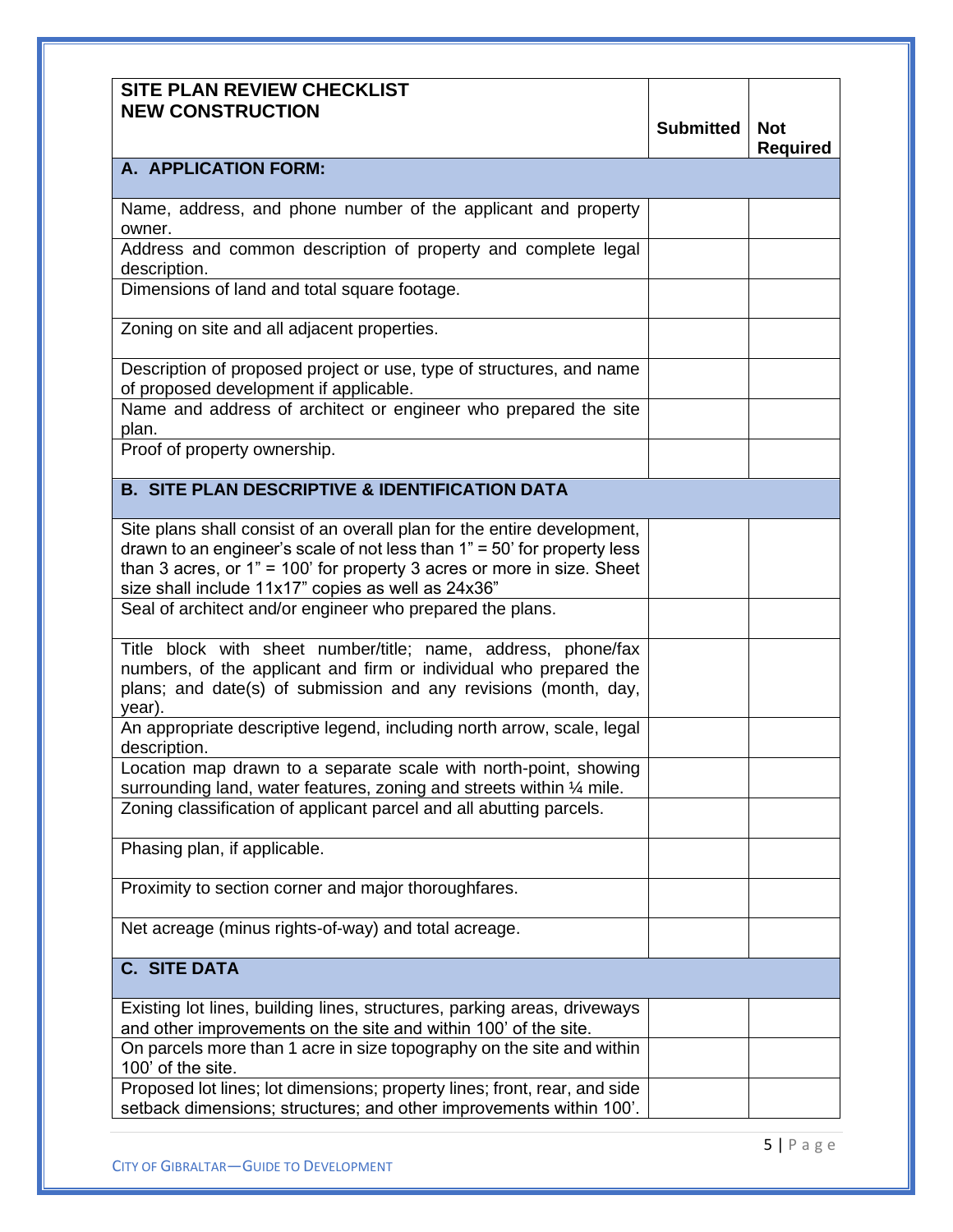| <b>SITE PLAN REVIEW CHECKLIST</b><br><b>NEW CONSTRUCTION</b>                                                                                                                                                                                                    | <b>Submitted</b> | <b>Not</b><br><b>Required</b> |
|-----------------------------------------------------------------------------------------------------------------------------------------------------------------------------------------------------------------------------------------------------------------|------------------|-------------------------------|
| <b>SITE DATA (continued)</b>                                                                                                                                                                                                                                    |                  |                               |
| Location of existing drainage courses, floodplains, lakes, streams,<br>and wetlands with elevations;                                                                                                                                                            |                  |                               |
| All existing and proposed easements.                                                                                                                                                                                                                            |                  |                               |
| Location of exterior lighting (site and building lighting).                                                                                                                                                                                                     |                  |                               |
| Location of trash receptacle(s) and transformer pad(s) and method of<br>screening.                                                                                                                                                                              |                  |                               |
| Extent of any outdoor sales or display areas.                                                                                                                                                                                                                   |                  |                               |
| Types of soils.                                                                                                                                                                                                                                                 |                  |                               |
| <b>D. PARKING AND CIRCULATION</b>                                                                                                                                                                                                                               |                  |                               |
| Location of all existing and proposed drives and parking areas<br>including types of surfacing, parking layout, loading areas, and<br>dimensions                                                                                                                |                  |                               |
| Calculations for required number of parking and loading spaces.                                                                                                                                                                                                 |                  |                               |
| Designation of fire lanes.                                                                                                                                                                                                                                      |                  |                               |
| Traffic regulatory signs and pavement markings.                                                                                                                                                                                                                 |                  |                               |
| Location of existing and proposed sidewalks/pathways within the site<br>or right-of-way.                                                                                                                                                                        |                  |                               |
| Location, height, and outside dimensions of all storage areas and<br>facilities.                                                                                                                                                                                |                  |                               |
| <b>E. LANDSCAPE PLANS</b>                                                                                                                                                                                                                                       |                  |                               |
| Location, sizes, and types of existing trees 6" or greater in diameter,<br>measured at 3' off the ground and the general location of all other<br>existing plant materials, with an identification of materials to be<br>removed and materials to be preserved. |                  |                               |
| Description of methods to preserve existing landscaping; circulations<br>must be provided on the site plan based upon the replacement rate<br>of (1) replacement tree for every 4" of tree diameter removed or any<br>fraction thereof.                         |                  |                               |
| The location of existing and proposed lawns and landscaped areas.                                                                                                                                                                                               |                  |                               |
| Landscape plan, including the location all proposed shrubs and trees.                                                                                                                                                                                           |                  |                               |
| Planting list for proposed landscape materials with caliper size or<br>height of material, method of installation, common names, and<br>quantity.                                                                                                               |                  |                               |
| Landscape maintenance schedule.                                                                                                                                                                                                                                 |                  |                               |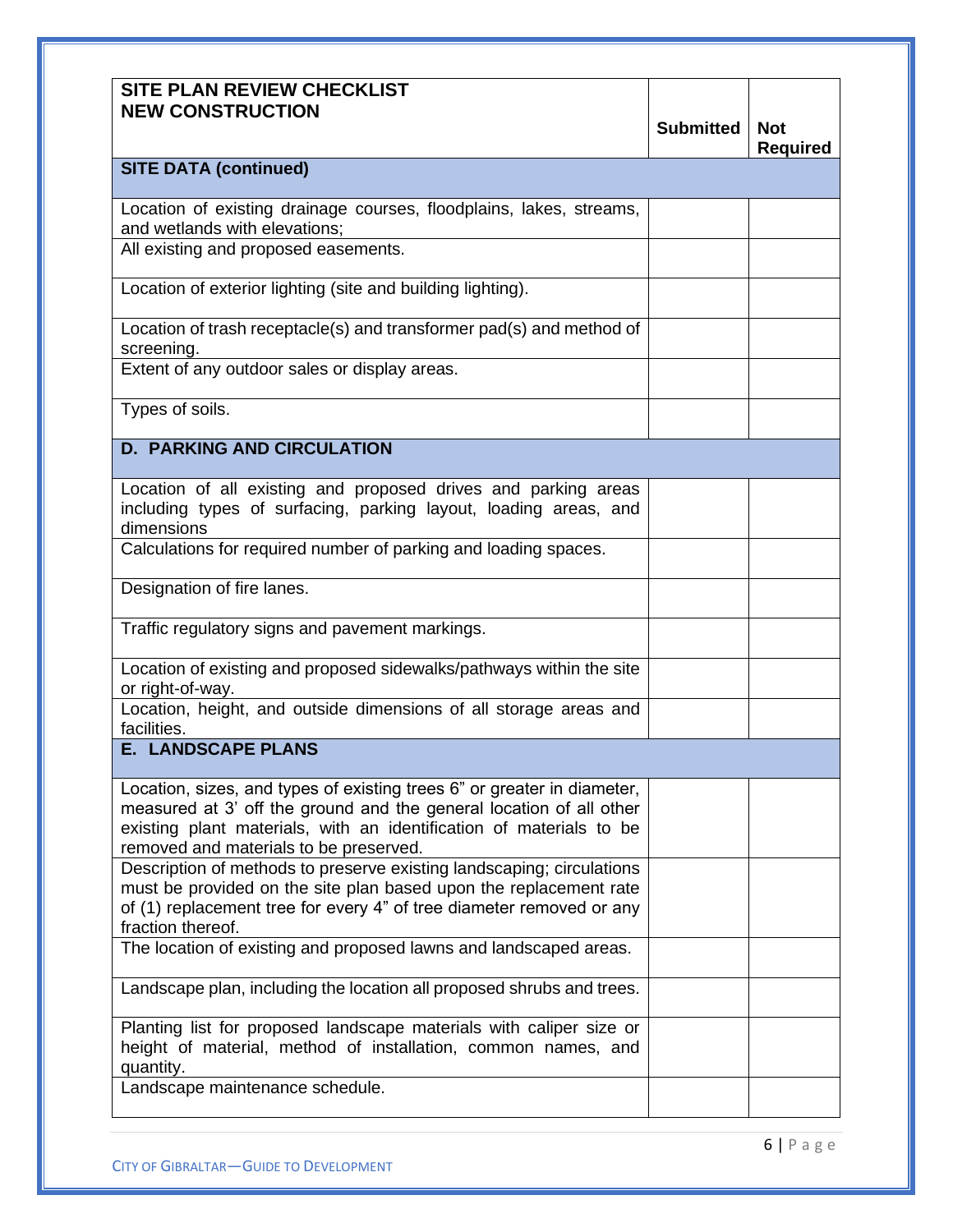| <b>SITE PLAN REVIEW CHECKLIST</b><br><b>NEW CONSTRUCTION</b>                                                                                                                                                                                                                        |           |                               |
|-------------------------------------------------------------------------------------------------------------------------------------------------------------------------------------------------------------------------------------------------------------------------------------|-----------|-------------------------------|
|                                                                                                                                                                                                                                                                                     | Submitted | <b>Not</b><br><b>Required</b> |
| <b>F. BUILDING &amp; STRUCTURE DETAILS</b>                                                                                                                                                                                                                                          |           |                               |
| Location, height, and outside dimensions of all proposed buildings<br>and structures, including front, rear, and side setbacks.                                                                                                                                                     |           |                               |
| Building floor plans and total floor area.                                                                                                                                                                                                                                          |           |                               |
| Locations, height, and dimensions of existing and proposed<br>accessory structures.                                                                                                                                                                                                 |           |                               |
| Proposed fences and exterior screening walls, including material,<br>typical cross-sections, height above the ground.                                                                                                                                                               |           |                               |
| Docking and boat storage facilities (if applicable).                                                                                                                                                                                                                                |           |                               |
| Location, size, height, and lighting of all proposed signage.                                                                                                                                                                                                                       |           |                               |
| Size, height, and method of shielding for all site and building lighting.                                                                                                                                                                                                           |           |                               |
| Elevation drawings of all sides of existing and proposed building<br>drawn to a legible scale including proposed façade materials.<br><b>G. UTILITIES</b>                                                                                                                           |           |                               |
|                                                                                                                                                                                                                                                                                     |           |                               |
| Stormwater engineering including: existing and proposed grading of<br>the site, location of existing and proposed utilities, stormwater<br>calculations for a 100-year storm, the drainage area on site that will<br>detail the 10-year storm, and a profile of the sanitary sewer. |           |                               |
| Assessment of potential impacts from the use, processing, or<br>movement of hazardous materials or chemicals, if applicable.                                                                                                                                                        |           |                               |
| H. ADDITIONAL INFORMATION REQUIRED FOR MULTIPLE-FAMILY RESIDENTIAL<br><b>DEVELOPMENT</b>                                                                                                                                                                                            |           |                               |
| The number and location of each type of residential unit.                                                                                                                                                                                                                           |           |                               |
| Density calculations by type of residential unit (dwelling units per<br>acre).                                                                                                                                                                                                      |           |                               |
| Garage and/or carport locations, if proposed.                                                                                                                                                                                                                                       |           |                               |
| Mailbox clusters                                                                                                                                                                                                                                                                    |           |                               |
| Location, dimensions, floor plans, and elevations of typical building<br>and common buildings (recreation, laundry), if applicable.                                                                                                                                                 |           |                               |
| Location and size of recreation and open/green spaces areas.                                                                                                                                                                                                                        |           |                               |
| Lot coverage calculations.                                                                                                                                                                                                                                                          |           |                               |
| <b>ADDITIONAL INFORMATION FOR MANUFACTURED HOUSING DEVELOPMENTS</b><br>ı.                                                                                                                                                                                                           |           |                               |
| Location and number of pads for manufactured homes.                                                                                                                                                                                                                                 |           |                               |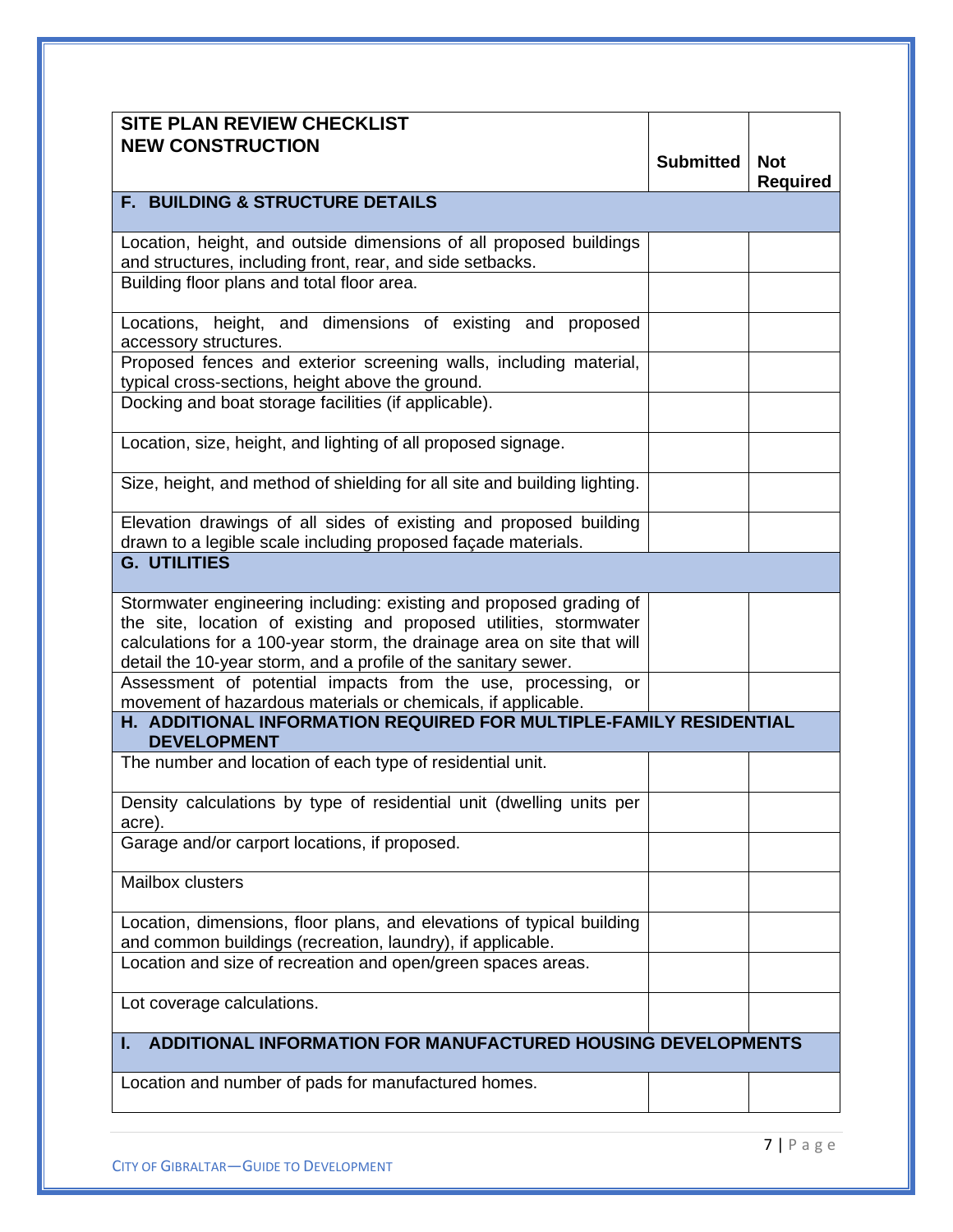| <b>SITE PLAN REVIEW CHECKLIST</b><br><b>NEW CONSTRUCTION</b>                                     | <b>Submitted</b> | <b>Not</b>      |
|--------------------------------------------------------------------------------------------------|------------------|-----------------|
|                                                                                                  |                  | <b>Required</b> |
| ADDITIONAL INFORMATION FOR MANUFACTURED HOUSING DEVELOPMENTS<br>L.                               |                  |                 |
| (continued)                                                                                      |                  |                 |
| Distance between homes.                                                                          |                  |                 |
| Density calculations (dwelling units per acre).                                                  |                  |                 |
| Garage and carport locations and details.                                                        |                  |                 |
| Community building locations, dimensions, floor plans, and façade<br>elevations (if applicable). |                  |                 |
| Lot coverages                                                                                    |                  |                 |
| Vehicular circulation system, including names of proposed roads.                                 |                  |                 |
| Pedestrian circulation system.                                                                   |                  |                 |
| Swimming pool fence details, including height and type of fence (if<br>applicable).              |                  |                 |
| Location and size of open/green space.                                                           |                  |                 |
| Proposed recreation facilities.                                                                  |                  |                 |
| <b>J. ADDITIONAL INFORMATION FOR COMMERCIAL AND INDUSTRIAL</b><br><b>DEVELOPMENTS</b>            |                  |                 |
| Type of commercial or industrial use being proposed.                                             |                  |                 |
| Estimated number of employees.                                                                   |                  |                 |

#### **OTHER DATA**

<span id="page-8-0"></span>The Planning Commission may require additional information to determine compliance with the Zoning Ordinance. Such information includes, but is not limited to: traffic studies, market-analysis, environmental assessments, evaluation of the demand on public facilities and services.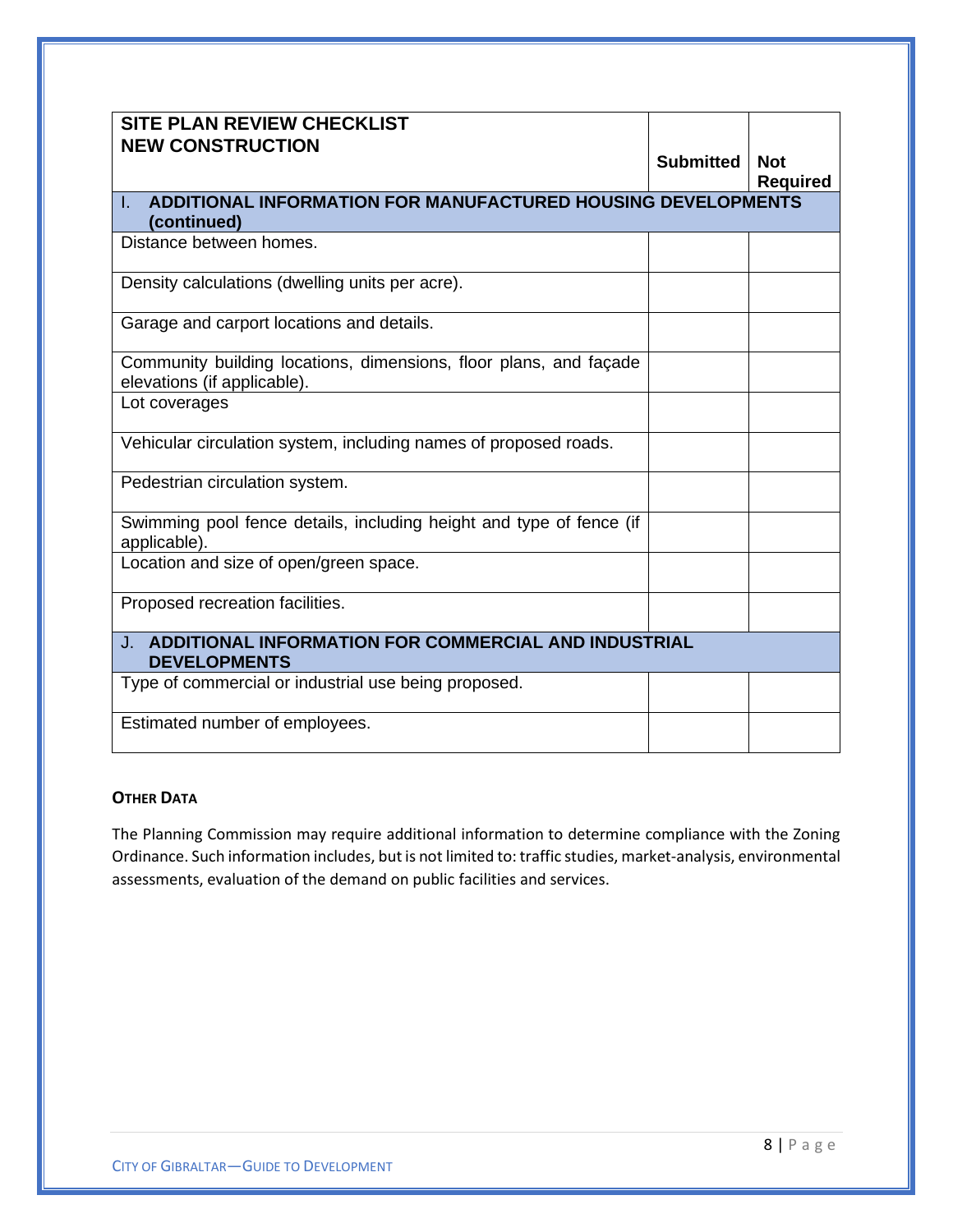### SITE PLAN REVIEW FLOWCHART

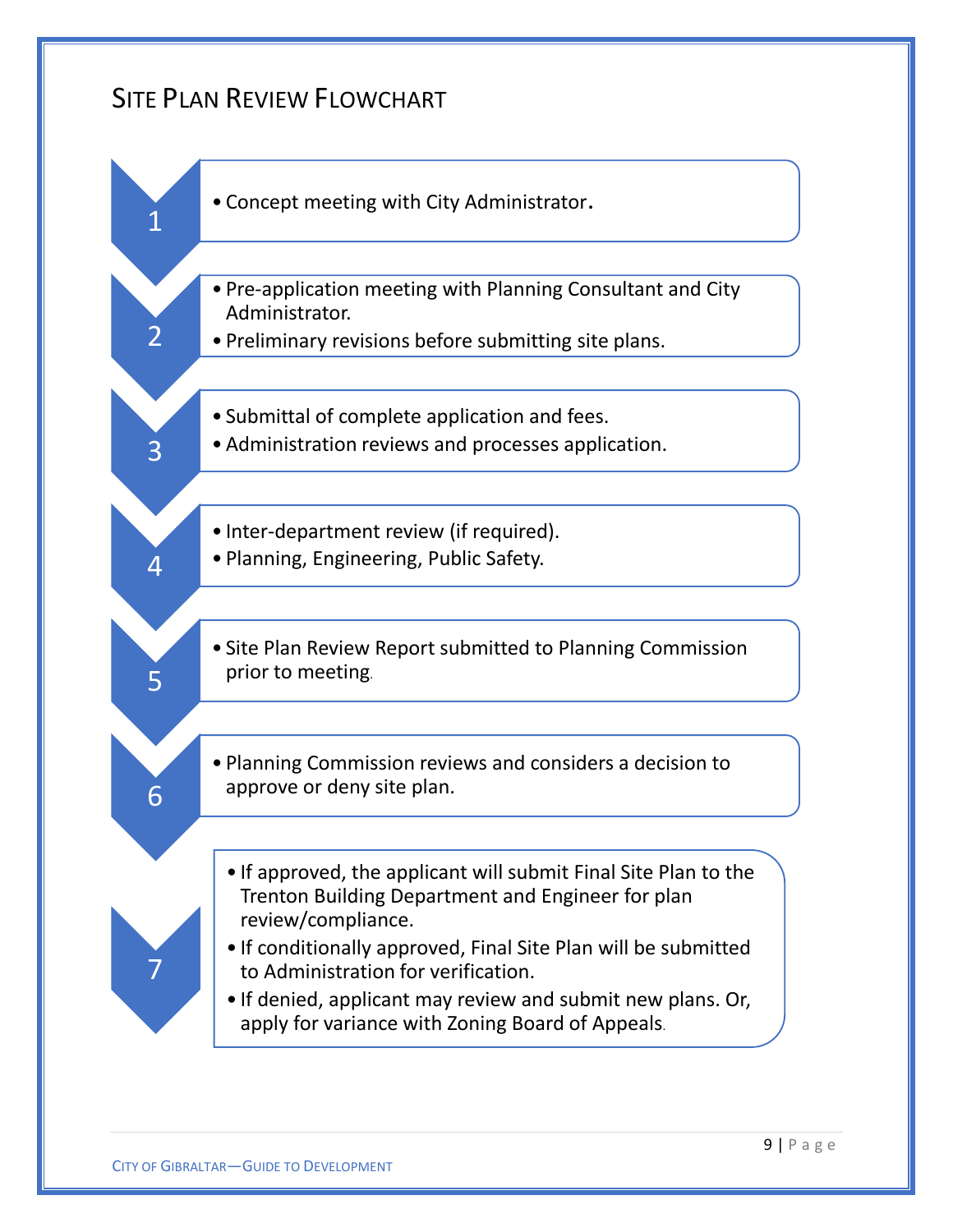### <span id="page-10-0"></span>REZONING

#### **THE PLANNING COMMISSION WILL UTILIZE THE FOLLOWING CRITERIA IN EVALUATING AN APPLICATION FOR REZONING:**

- $\triangleright$  The Planning Commission should first consider whether or not the map change is appropriate; that is, whether the proposed use could be better accommodated by amending the zoning ordinance text itself to allow the use as permitted use or as a special condition land use.
- $\triangleright$  The applicant should demonstrate that there is evidence of a changed condition. This evidence can be provided in terms of an evaluation of land use trends in the vicinity or through the submittal of a marketing study.
- $\triangleright$  The rezoning request should be evaluated for consistency with the adopted master plan. This includes the future land use plan map, any adopted sub-area development plan, as well as for consistency with the master plan narrative.
- $\triangleright$  The proposed zoning should be evaluated for its compatibility with the existing land use pattern. The community should ask itself if uses in the proposed zone are equally, less, or better suited to the area.
- $\triangleright$  The evaluation of the rezoning should also consider if the proposed use could be built on the subject site if it were to be rezoned. Is the parcel size sufficient? Are there few environmental restrictions (i.e. soils, wetlands, floodplains, etc.) that would make the site buildable or are they showing that the property cannot be used as presently zoned due to these limitations?
- $\triangleright$  Is the site served by adequate public facilities or is the petitioner able to provide them?
- $\triangleright$  Are there sites nearby already properly zoned that can be used for the intended purposes?
- $\triangleright$  Is the proposal consistent with the established zoning pattern or does it represent spot zoning? Spot zoning is defined as the assignment of a zoning classification different from the surrounding zoning classifications to a relatively small land parcel, intended to benefit a particular property owner, which is incompatible with the surrounding area and is also in violation of the community's master plan.
- $\triangleright$  A lesser district classification may be more appropriate; that is, the petitioner may want a C-2 district; however, a C-1 district may permit the proposed use.
- $\triangleright$  The community should evaluate whether other local remedies are available which are better suited to the circumstances of the petition, such as the granting of a use variance.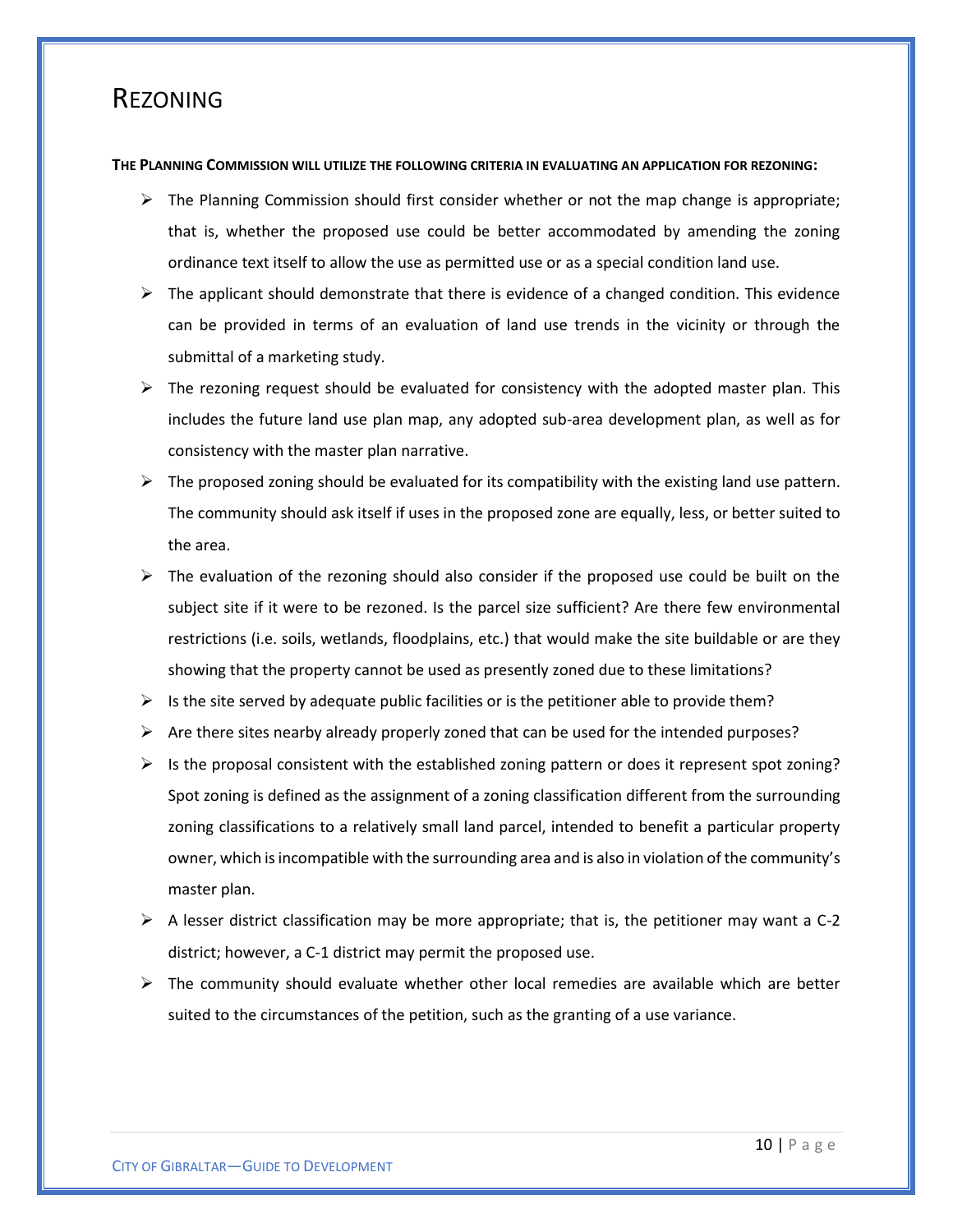## <span id="page-11-0"></span>PLANNED UNIT DEVELOPMENT

- A. The granting of a planned unit development application shall require a rezoning (i.e., an amendment of the zoning map) so as to designate the property which is the subject to the application as planned unit development. Further, an approval granted under this article, including all aspects of the final plan, and conditions imposed, shall constitute an inseparable part of the rezoning amendment.
- B. Prior to the submission of an application for planned unit development approval, the applicant shall meet with the city administrator, the chairman of the planning commission and the building inspector and director of the department of public works of the city, together with such consultants as either deem appropriate. The applicant shall present at such conference, at least a sketch plan of the proposed planned unit development, as well as the following information:
	- 1. A legal description of the property in question; the total number of acres in the project;
	- 2. A statement of the approximate number of residential units, if any, the approximate number and type of nonresidential units, and the approximate number of acres to be occupied by each type of use; the known deviations from the chapter regulations to be sought;
	- 3. The number of acres to be preserved as open or recreational space; and
	- 4. All known natural resources and natural features to be preserved.
- C. Thereafter, seven copies of a preliminary plan, including preliminary site plan, conforming with section 44-809, shall be submitted within 90 days of the preapplication conference required in the immediately preceding subsection. Such submission shall be made to the city clerk on behalf of the planning commission, which shall present the same to the planning commission for consideration at a regular or special meeting.
- D. The planning commission shall review the preliminary plan and shall be entitled to make reasonable inquiries of and receive answers from the applicant. Following review, the planning commission shall provide the applicant with written comments which shall be part of the official minutes of the planning commission. The action of the planning commission shall take place within 60 days of receipt of all materials required in the application, unless mutually agreed upon between the planning commission and the applicant.
- E. The planning commission shall forward the preliminary plan, together with its written comments, to the city clerk, who shall notice the preliminary plan for a public hearing before the city council as provided by law. Within a reasonable time following the public hearing, the city council shall approve, approve with conditions or deny the preliminary plan. The effect of the approval or approval with conditions shall be to authorize the concept embodied in the preliminary plan, subject to submission, review and approval of the final plan as provided below. In reviewing the preliminary plan, the city council shall make a finding and determination with respect to compliance with the PUD regulations set forth in section 44-806 and generally review and determine whether the basic concept of the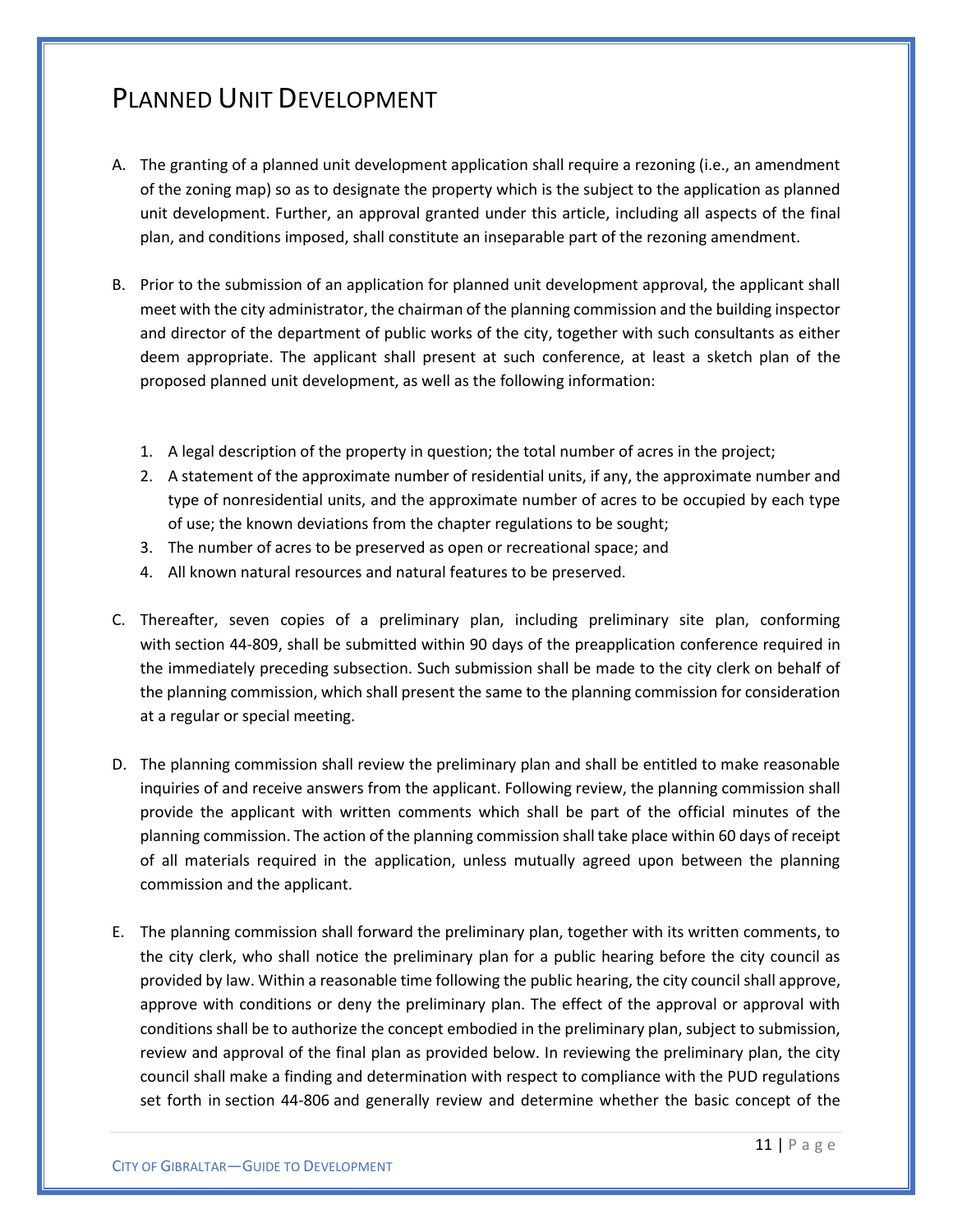proposal is consistent with the intent and spirit of this article. Inasmuch as the specific details of a project plan are at the very essence of the concept of planned unit development, approval of the preliminary plan shall not constitute a final approval, and preliminary plan approval shall be subject to review and approval of the final plan as provided for in this article.

F. Within 12 months following receipt of preliminary plan approval, the applicant shall submit to the city clerk on behalf of the planning commission ten copies of a final plan, including final site plan, conforming with section 44-809. This plan shall constitute an application to rezone the parcel, and shall be noticed for public hearing before the planning commission and otherwise acted upon by the planning commission, the county and the city council as and to the extent provided by law. If the final plan has not been submitted within such period, the preliminary plan approval shall lapse and the applicant must recommence the review process, provided the city council may extend the time for submission of the final plan upon a showing by the applicant that no material change of circumstance has occurred.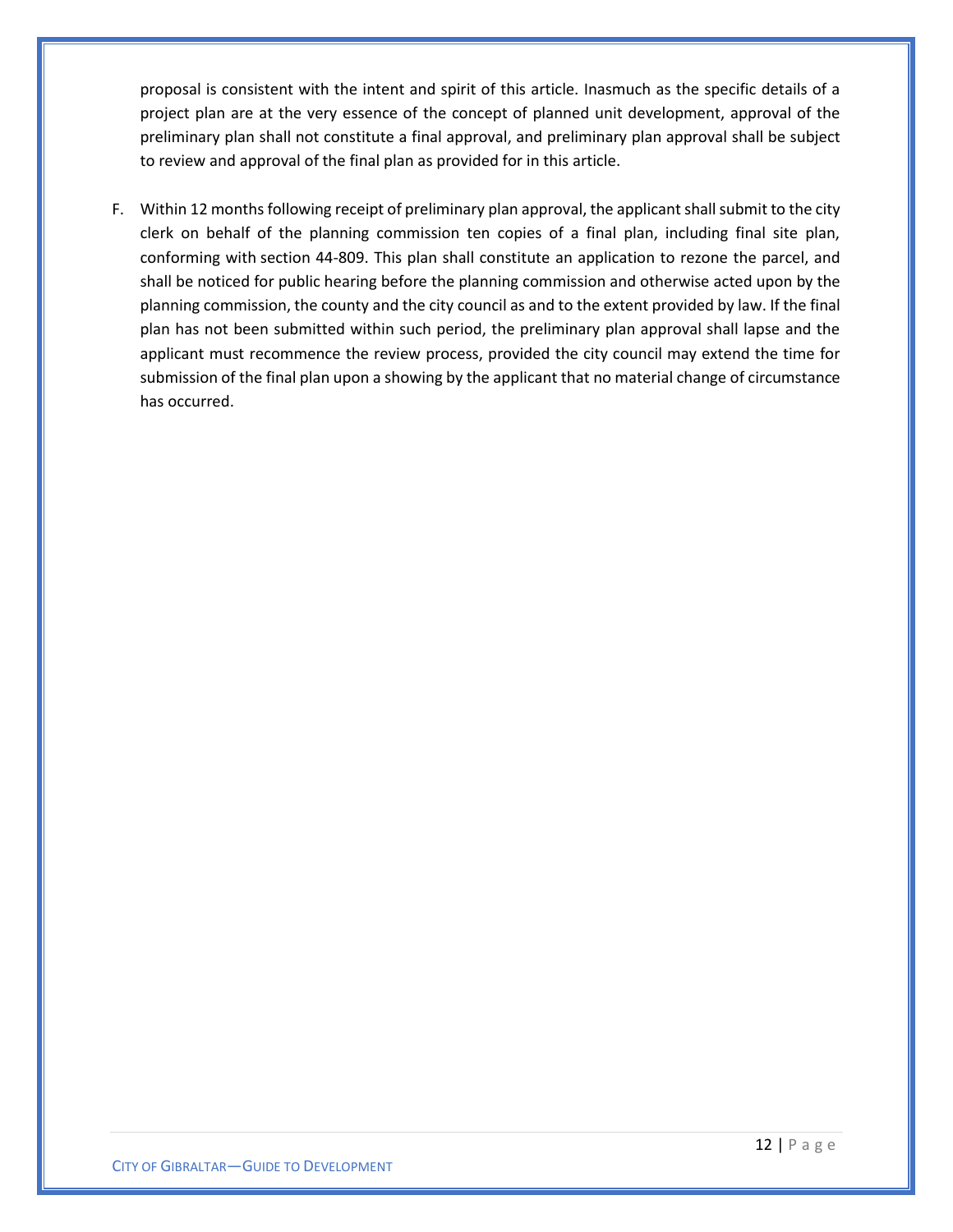### <span id="page-13-0"></span>**VARIANCES**

#### **WHAT YOU SHOULD KNOW BEFORE APPLYING FOR A VARIANCE:**

- State and local laws require that the city notify the newspaper and all neighbors within 300 feet of your property that you intend to request a variance.
- Variances are divided into use (undue hardship) and nonuse (practical difficulty) variances. Both types of variances require that the applicant prove that s/he can't use or build on his/her property in a lawful way because the property is very different from the neighbors and that granting the variance will not cause problem for the neighborhood. *The burden of proof is on an applicant to provide an undue hardship or practical difficulty.*
- ➢ **Undue Hardship Example:** You bought a historic home that is located in an area zoned for industrial uses; however, City Code says that residential uses are not permitted in the industrial district. You want to live in the house and refurbish it. Refurbishing a historic home would benefit the neighborhood. It is a unique resource. The house was built before the ordinance was written.
- ➢ **Practical Difficulty Example:** A house was built in 1930, 2 feet from the lot line. City Code says that 5 feet is now required. The lot next door is vacant. City Code also says that homes must be 15 feet apart. It would benefit the neighborhood and the city to have a new house built on that vacant lot that is contextual. The house was built before the ordinance was written.
- All of the information you provide is duplicated and given to all ZBA members.
- ZBA members review the information and visually inspect each property prior to the meeting.
- The ZBA cannot consider financial hardship in its decision.
- State and local law set forth the standards that must be met in order to grant a variance.
- The application you complete has the standards or tests the ZBA is obligated to consider.
- The ZBA can hear cases regarding the sign ordinance and the zoning ordinance.
- The State of Michigan Zoning Enabling Act establishes how the Gibraltar ZBA must operate.
- The burden of proof is on an applicant to provide an undue hardship or practical difficulty.
- Fees charged when applying for a variance cover the cost of processing your application and review by the City Planning Consultant. Fees are not refundable.
- The ZBA's decision can only be appealed to Wayne County Circuit Court
- The ZBA is a board composed of 7 residents. Board members are unpaid and are appointed by the City Council.